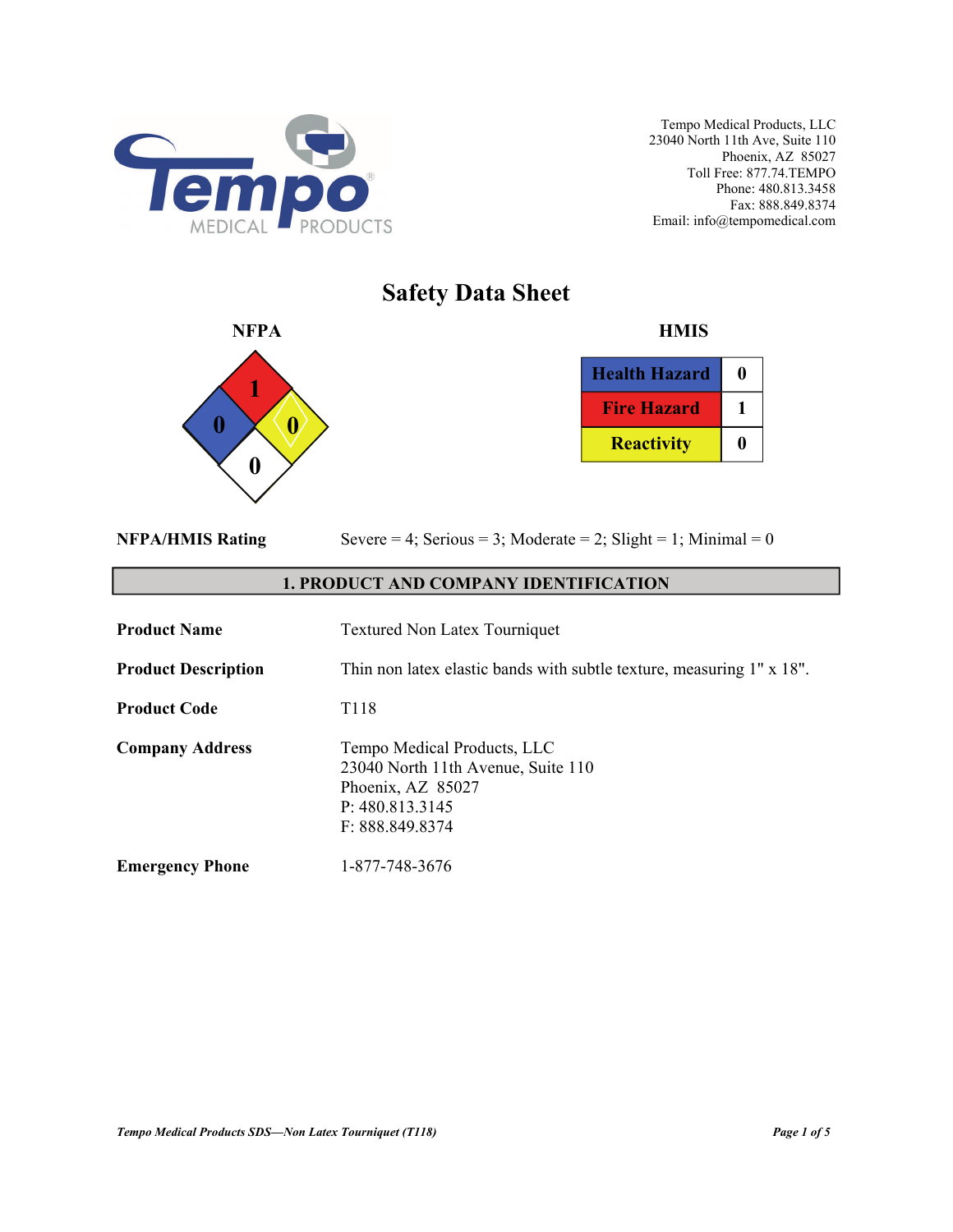# **2.HAZARDS IDENTIFICATION**

# **CAUTION! CAUTION!**

Emergency Overview No unusual hazards expected Eye contact is not expected Appearance: Thin latex free elastic bands Odor: None Physical State: Synthetic elastic

**CAUTION! CAUTION!**

**The properties of this product present a very low environmental hazard. This product when used under normal conditions and according to Tempo Medical Products instruction for use, should not present a health hazard** 

**Principle Routes of Exposure** Skin contact **Acute Toxicity Eyes** Not an expected route of exposure **Skin** Not expected to cause any irritation **Inhalation** Not an expected route of exposure **Ingestion** Not an expected route of exposure **Chronic Effects** No known effect Aggravated Medical Conditions Preexisting skin disorders **Environmental Hazard** See Section 12 for additional information

#### **3. FIRST AID MEASURES**

| <b>General Advice</b>             | Call a poison control center or doctor for treatment advice. Have the<br>product containers or label with you when calling a poison control<br>control center or doctor, or when going for treatment. |
|-----------------------------------|-------------------------------------------------------------------------------------------------------------------------------------------------------------------------------------------------------|
| <b>Eye Contact</b>                | Not expected                                                                                                                                                                                          |
| <b>Skin Contact</b>               | This product is expected to have contact with skin. Seek medical advice<br>if redness, swelling, itching or burning occurs.                                                                           |
| <b>Inhalation</b>                 | If there is dust on the surface and it becomes airborne, this might cause<br><i>irritation.</i>                                                                                                       |
| <b>Protection of First-Aiders</b> | Ensure that medical personnel are aware of the material(s) involved,<br>and take precautions to protect themselves.                                                                                   |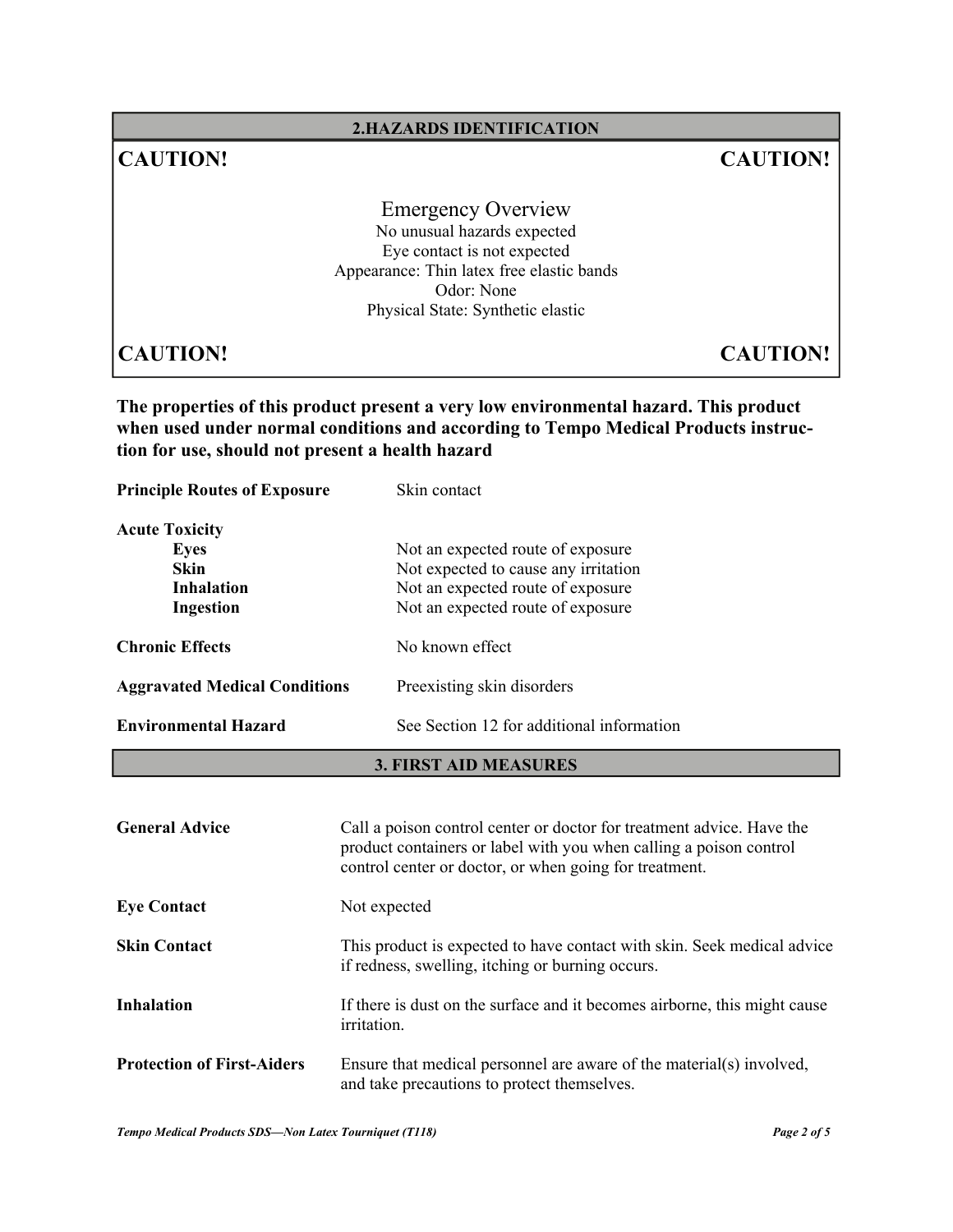# **4. FIRE FIGHTING MEASURES**

| <b>Flash Point</b>                                                     |                                         |                                    | Not established                                                                                                                                                                                               |                          |                                                                |
|------------------------------------------------------------------------|-----------------------------------------|------------------------------------|---------------------------------------------------------------------------------------------------------------------------------------------------------------------------------------------------------------|--------------------------|----------------------------------------------------------------|
| <b>Suitable Extinguishing Media</b>                                    |                                         | Dry Chemical, Foam, Carbon Dioxide |                                                                                                                                                                                                               |                          |                                                                |
|                                                                        | <b>Hazardous Combustion Products</b>    |                                    | Carbon Oxides                                                                                                                                                                                                 |                          |                                                                |
| <b>Explosion Data</b>                                                  |                                         |                                    | None                                                                                                                                                                                                          |                          |                                                                |
|                                                                        | <b>Sensitivity to Mechanical Impact</b> |                                    | None                                                                                                                                                                                                          |                          |                                                                |
|                                                                        | <b>Sensitivity to Static Discharge</b>  |                                    |                                                                                                                                                                                                               |                          | Synthetic elastic in low humidity can cause static electricity |
| <b>Protective Equipment and</b><br><b>Precautions for Firefighters</b> |                                         |                                    | Move containers from fire area if you can do it without risk. As<br>in any fire, wear self-contained breathing apparatus pressure<br>demand, MSHA/NIOSH (approved or equivalent) and full<br>protective gear. |                          |                                                                |
| <b>NFPA</b>                                                            | <b>Health Hazard 1</b>                  |                                    | <b>Flammability 1</b>                                                                                                                                                                                         | <b>Stability 0</b>       | <b>Physical and</b><br><b>Chemical Hazards N/A</b>             |
| <b>HMIS</b>                                                            | <b>Health Hazard 1</b>                  |                                    | <b>Flammability 1</b>                                                                                                                                                                                         | <b>Physical Hazard 0</b> | <b>Personal Protection N/A</b>                                 |

# **5. ACCIDENTAL RELEASE MEASURES**

No specific disposal requirements. Comply with all federal, state and local regulations

# **6. HANDLING AND STORAGE**

| Avoid contact with eyes. Avoid excessive heat.<br>Accidental release is not an expected result. |                                                                                                                                                                                |
|-------------------------------------------------------------------------------------------------|--------------------------------------------------------------------------------------------------------------------------------------------------------------------------------|
| <b>Storage</b>                                                                                  | Recommended storage temperature not to exceed $100^{\circ}$ F (37 $^{\circ}$ C)<br>Keep from freezing. Keep out of reach of children.                                          |
| <b>Exposure Guidelines</b>                                                                      | Exposure limits are listed below, if they exist.                                                                                                                               |
| <b>Engineering Measures:</b>                                                                    | Good general room ventilation is expected to be adequate to control<br>airborne levels. Eyewash, stations and showers are recommended.                                         |
| <b>Respiratory Protection</b>                                                                   | No protective equipment is needed under normal use conditions. If<br>exposure limits are exceeded or irritation is experienced, ventilation<br>and evacuation may be required. |
| <b>Eye/Face Protection</b>                                                                      | No special protective equipment required.                                                                                                                                      |
| <b>Skin/Body Protection</b>                                                                     | This product is expected to have contact with skin. Seek medical advice<br>if redness, swelling, itching or burning occurs.                                                    |

.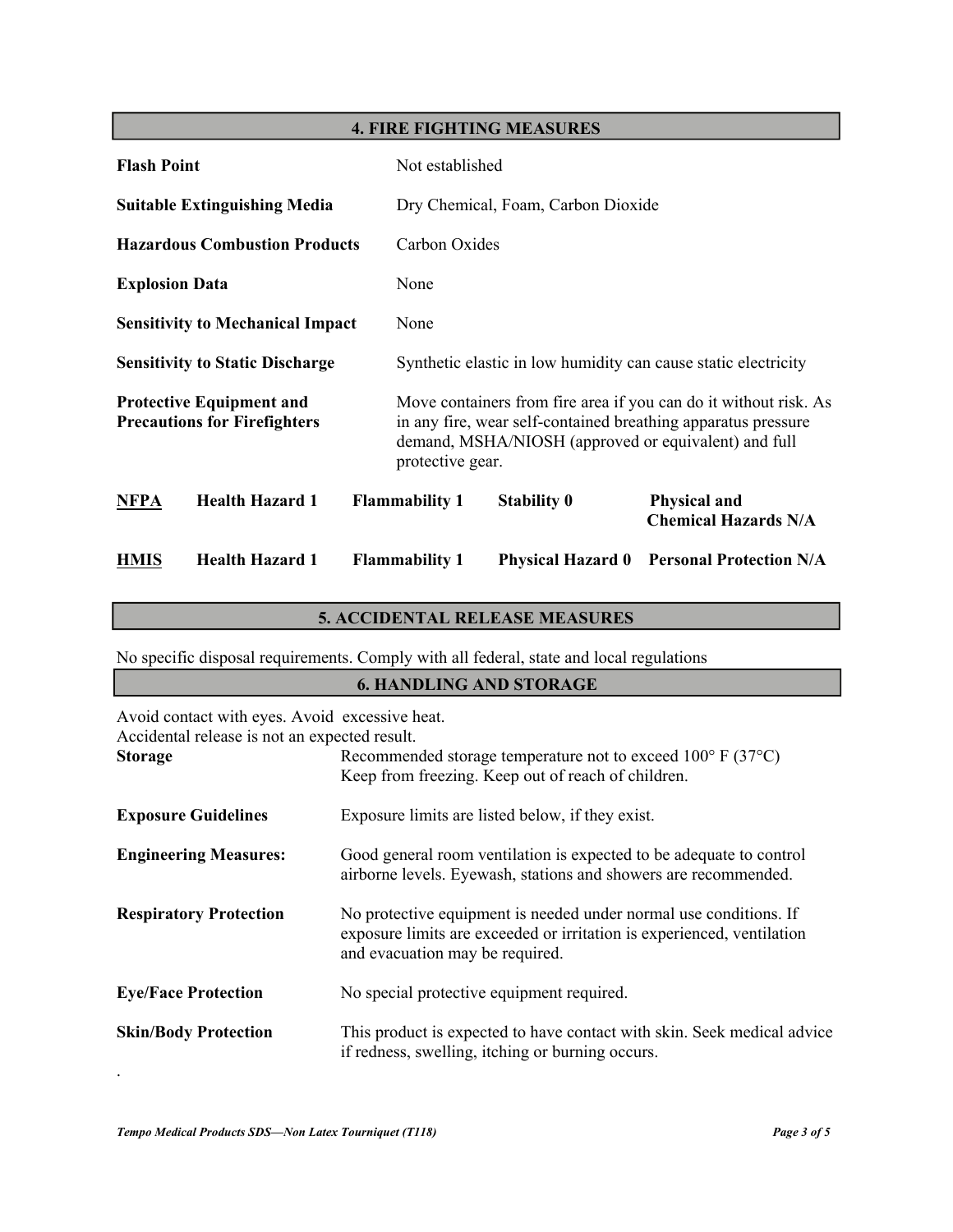# **7. PHYSICAL AND CHEMICAL PROPERTIES**

| <b>Physical State</b>      | Thin smooth elastic bands |
|----------------------------|---------------------------|
| Color                      | Blue                      |
| Odor                       | None                      |
| pH                         | Not applicable            |
| <b>Specific Gravity</b>    | $1.0 - 1.20$              |
| <b>Boiling Point Range</b> | No data                   |
| <b>Melting Point Range</b> | No data                   |
| <b>Flash Point</b>         | 78F/25.6C (for liquid)    |
| <b>Vapor Pressure</b>      | No data                   |
| <b>Vapor Density</b>       | No data                   |
| <b>Water Solubility</b>    | Insoluble                 |

# **8. STABILITY AND REACTIVITY**

| $\mathbf{D}_{\mathbf{u}\alpha}$ $\mathbf{J}_{\mathbf{u}\alpha}$ $\mathbf{f}_{\alpha}$ |                                             |  |
|---------------------------------------------------------------------------------------|---------------------------------------------|--|
| 9. TOXICOLOGICAL INFORMATION                                                          |                                             |  |
| <b>Hazardous Decomposition</b>                                                        | Carbon oxides                               |  |
| <b>Hazardous Polymerization</b>                                                       | Hazardous polymerization will not occur     |  |
| <b>Incompatible Products</b>                                                          | None currently known                        |  |
| <b>Conditions to Avoid</b>                                                            | None currently known                        |  |
| <b>Stability</b>                                                                      | Stable under recommended storage conditions |  |

#### **Products**

| <b>Acute Toxicity</b>   | This product is not expected to cause short term adverse health effects                               |
|-------------------------|-------------------------------------------------------------------------------------------------------|
| <b>Chronic Toxicity</b> | This product is not expected to cause long term adverse health effects                                |
| Genotoxicity            | This product is not expected to cause any mutagenic effects                                           |
|                         | <b>Reproductive/Developmental</b> This product is not expected to cause reproductive or developmental |